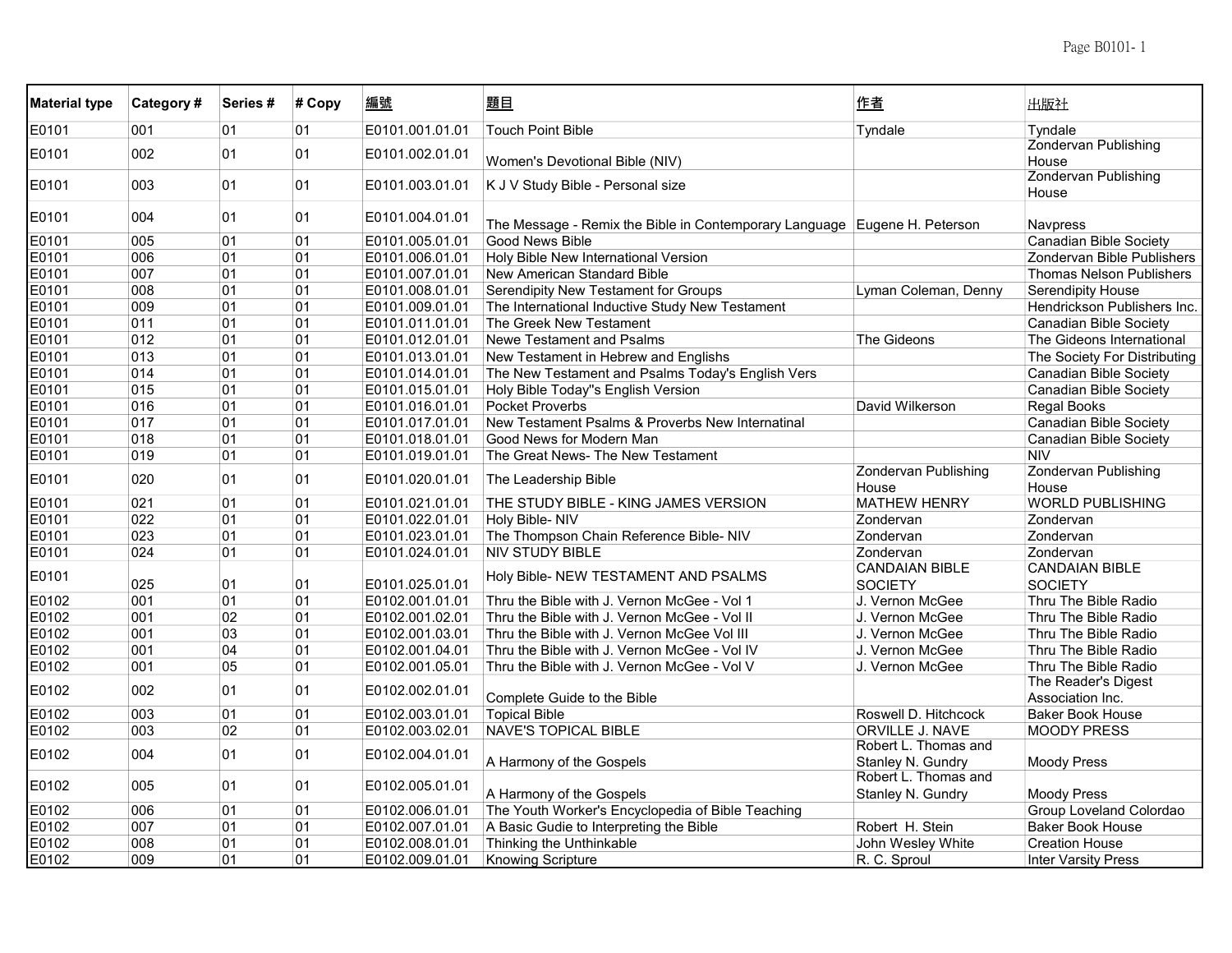| E0102 | 010 | 01 | $\overline{01}$ | E0102.010.01.01 | Survey of the Old Testament                                                    | Paul N. Benware                  | <b>Moody Press</b>                        |
|-------|-----|----|-----------------|-----------------|--------------------------------------------------------------------------------|----------------------------------|-------------------------------------------|
| E0102 | 011 | 01 | 01              | E0102.011.01.01 |                                                                                | Gordon D. Fee & Douglas          |                                           |
|       |     |    |                 |                 | How to read the Bible for All Its Worth                                        | Stuart                           | Zondervan                                 |
| E0102 | 012 | 01 | 01              | E0102.012.01.01 | What the Bible is All About                                                    | Henrietta C. Mears               | Regal Books                               |
| E0102 | 012 | 02 | 01              | E0102.012.02.01 | What the Bible is All About - Young Explorers                                  | Henrietta C. Mears               | Regal Books                               |
| E0102 | 012 | 03 | 01              | E0102.012.03.01 | WHAT THE BIBLE IS ALL ABOUT- BIBLE HANDBOOK                                    | DR. HENRIETTA C.<br><b>MEARS</b> | <b>REGAL</b>                              |
| E0102 | 012 | 04 | 01              | E0102.012.04.01 | What The Bible is all About                                                    | Henrietta C. Mears               | Regal                                     |
| E0102 | 013 | 01 | 01              | E0102.013.01.01 | Reading the New Testament                                                      | <b>Patrick Grant</b>             | William B. Eerdmans                       |
| E0102 | 014 | 01 | 01              | E0102.014.01.01 | Major Bible Themes                                                             | Lewis Sperry Chafer              | Academie Books -                          |
| E0102 | 015 | 01 | 01              | E0102.015.01.01 | A Christian's Guide to The Old Testament                                       | John B. Taylor                   | <b>Moody Press</b>                        |
| E0102 | 016 | 01 | 01              | E0102.016.01.01 | The Theology of the Older Testament                                            | J. Barton Fayne                  | Academie Books -                          |
| E0102 | 017 | 01 | 01              | E0102.017.01.01 | 1001 Surprising Things- You should Know about Christianity Jerry MacGregor     |                                  | <b>Baker Books</b>                        |
| E0102 | 017 | 02 | 01              | E0102.017.02.01 | 1001 Surprising Things- You should Know about GOD                              | Jerry MacGregor                  | <b>Baker Books</b>                        |
| E0102 | 017 | 03 | 01              | E0102.017.03.01 | 1001 Surprising Things- You should Know about BIBLE                            | Jerry MacGregor                  | <b>Baker Books</b>                        |
| E0102 | 018 | 01 | 01              | E0102.018.01.01 | The CBD Guide to Bible Reference Resources                                     | David M. Fowler                  | <b>Prince Press</b>                       |
| E0102 | 019 | 01 | 01              | E0102.019.01.01 | The Word of God English                                                        | Leland Ryken                     | Crossway Books                            |
| E0102 | 020 | 01 | 01              | E0102.020.01.01 | Interpreting The Bible                                                         | A. Berkeley Mickelsen            | <b>William Eerdmans</b><br>Publishing Co. |
| E0102 | 021 | 01 | 01              | E0102.021.01.01 | Introduction to Biblical Interpretation                                        | William W. Klein                 | W Publishing Group                        |
| E0102 | 022 | 01 | 01              | E0102.022.01.01 | Basics of Biblical Hebrew- Grammar                                             | Gary D. Pratico                  | <b>Zondervan Publishing</b><br>House      |
| E0102 | 022 | 02 | 01              | E0102.022.02.01 | <b>Basics of Biblical Greek- Grammar</b>                                       | William D. Mounce                | <b>Zondervan Publishing</b><br>House      |
| E0102 | 023 | 01 | 01              | E0102.023.01.01 | Hard Sayings of the Bible                                                      | Walter C. Kaiser Jr.             | <b>Inter Varsity Press</b>                |
| E0102 | 024 | 01 | 01              | E0102.024.01.01 | Introduction to the Old Testament                                              | Roland Kenneth Harrison          | William Eerdmans<br>Publishing Co.        |
| E0102 | 025 | 01 | 01              | E0102.025.01.01 | A Survey of Old Testament Introduction - revised edition                       | Gleason L. Archer, Jr.           | <b>William Eerdmans</b><br>Publishing Co. |
| E0102 | 026 | 01 | 01              | E0102.026.01.01 | <b>New Testament Introduction</b>                                              | Donald Guthrie                   | <b>Inter Varsity Press</b>                |
| E0102 | 027 | 01 | 01              | E0102.027.01.01 | Introduction the New Testament- its Literature and Theology Paul J. Achtemeier |                                  | <b>William Eerdmans</b><br>Publishing Co. |
| E0102 | 028 | 01 | 01              | E0102.028.01.01 | Topical Analysis of the Bible                                                  | Walter A. Elwell                 | <b>Baker Books House</b>                  |
| E0102 | 029 | 01 | 01              | E0102.029.01.01 | Invitation ot Biblical Hebrew- A Beginning Grammar                             | Russell T. Fuller                | <b>Kregel Publications</b>                |
| E0102 | 029 | 02 | 01              | E0102.029.02.01 | Invitation ot Biblical Hebrew- A Beginning Grammar<br>Workbook                 | Russell T. Fuller                | <b>Kregel Publications</b>                |
| E0102 | 030 | 01 | 01              | E0102.030.01.01 | Synopsis of the Four Gospels                                                   | <b>Kurt Aland</b>                | <b>United Bible Societies</b>             |
| E0102 | 031 | 01 | 01              | E0102.031.01.01 | Handfuls on Purpose Vol- 1                                                     | James Smith                      | <b>William Eerdmans</b><br>Publishing Co. |
| E0102 | 031 | 02 | 01              | E0102.031.02.01 | Handfuls on Purpose Vol- 2                                                     | James Smith                      | <b>William Eerdmans</b><br>Publishing Co. |
| E0102 | 031 | 03 | 01              | E0102.031.03.01 | Handfuls on Purpose Vol- 3                                                     | James Smith                      | <b>William Eerdmans</b><br>Publishing Co. |
| E0102 | 031 | 04 | 01              | E0102.031.04.01 | Handfuls on Purpose Vol- 4                                                     | James Smith                      | <b>William Eerdmans</b><br>Publishing Co. |
|       |     |    |                 |                 |                                                                                |                                  | <b>William Eerdmans</b>                   |
| E0102 | 031 | 05 | 01              | E0102.031.05.01 | Handfuls on Purpose Vol- 5                                                     | <b>James Smith</b>               | Publishing Co.                            |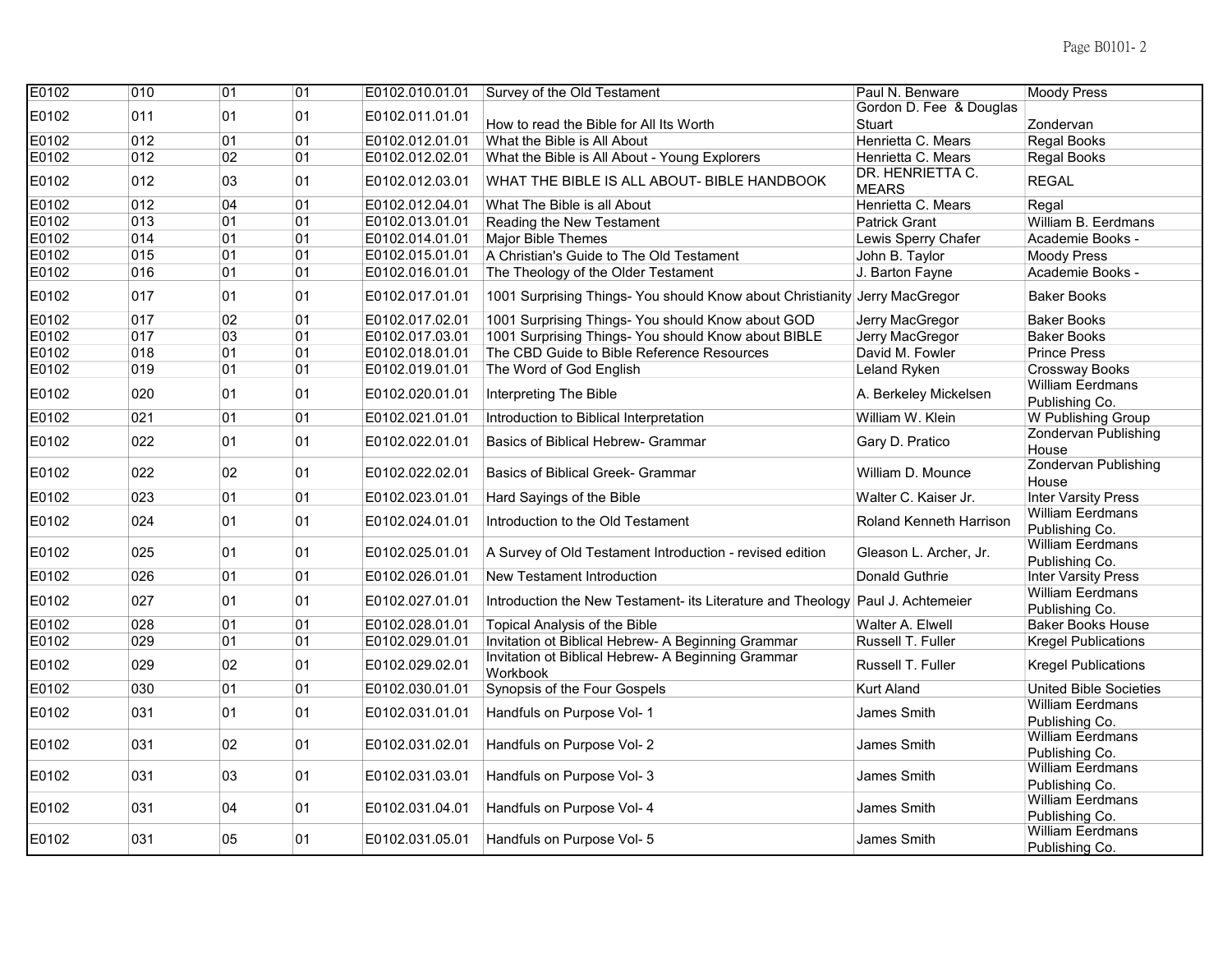| E0102 | 032 | 01 | $\overline{01}$ | E0102.032.01.01 | The Bible in Translation                                                       | Bruce M. Metzger            | Baker Academic                         |
|-------|-----|----|-----------------|-----------------|--------------------------------------------------------------------------------|-----------------------------|----------------------------------------|
| E0102 | 033 | 01 | 01              | E0102.033.01.01 | The New Treasury of Scripture Knowledge                                        | Jerome H. Smith             | <b>Thomas Nelson Publisher</b>         |
| E0102 | 034 | 01 | 01              | E0102.034.01.01 | THE NEW UNGER'S BIBLE HAND-BOOK                                                | <b>MERRILL F. UNGER</b>     | <b>MOODY PRESS</b>                     |
| E0102 | 035 | 01 | 01              | E0102.035.01.01 | <b>Fast &amp; Festive Meals for the JEWISH HOLIDAYS</b>                        | Marlene Sorosky             | <b>MORROW</b>                          |
| E0102 | 036 | 01 | 01              | E0102.036.01.01 | Fast & Festive Meals for the Jewish Holidays                                   | Marlene Sorosky             | Morrow                                 |
| E0102 | 037 | 01 | 01              | E0102.037.01.01 | Seven Reasons Why You Can Trust The Bible                                      | Erwin W. Lutzer             | Moody                                  |
| E0103 | 001 | 01 | 01              | E0103.001.01.01 |                                                                                | J. Maxwell Miller - John H. |                                        |
|       |     |    |                 |                 | A History of Ancient Israel and Judah                                          | Hayes                       | The Westminster Press                  |
| E0103 | 002 | 01 | 01              | E0103.002.01.01 | <b>New Testament History</b>                                                   | F.F. Bruce                  | A Galiee Book DobuleDay                |
| E0103 | 003 | 01 | 01              | E0103.003.01.01 |                                                                                | Carl E. Armerding/ w. Ward  |                                        |
|       |     |    |                 |                 | A Guide to Bibical Prophecy                                                    | Gasque                      | <b>Hendrickson Publishers</b>          |
| E0103 | 004 | 01 | 01              | E0103.004.01.01 |                                                                                |                             | Macmillan Publishing Co.               |
|       |     |    |                 |                 | The Way of Wisdom (in the Old Testament)                                       | R. B. Y. Scott              | Inc.                                   |
| E0103 | 005 | 01 | 01              | E0103.005.01.01 | The One Year Bible                                                             |                             | <b>Tyndale House Publishers</b>        |
| E0103 | 006 | 01 | 01              | E0103.006.01.01 | The Structure of the Book of Job                                               | Claus Westermann            | <b>Fortress Press</b>                  |
| E0103 | 007 | 01 | 01              | E0103.007.01.01 | <b>Ruth and Esther</b>                                                         | J. Vernon McGee             | <b>Thomas Nelson Publishers</b>        |
| E0103 | 008 | 01 | 01              | E0103.008.01.01 | A Shepherd Looks at Psalm 23                                                   | Phillip Keller              | <b>Harper Paperbacks</b>               |
| E0103 | 009 | 02 | 01              | E0103.009.02.01 | Gospel of Matthew Vol -2                                                       | Wo;;oa, Barclay             | The saint Andrew Press                 |
| E0103 | 010 | 01 | 01              | E0103.010.01.01 |                                                                                |                             | The Moon Bible Institute of            |
|       |     |    |                 |                 | Philippians: The Epistle of Chistian Joy                                       | Keith L. Brooks             | Chicago                                |
| E0103 | 011 | 01 | 01              | E0103.011.01.01 | 101 Fun Bible Word Searches                                                    |                             | Living Books                           |
| E0103 | 012 | 01 | 01              | E0103.012.01.01 | Famine in the Land - a passionate call for expository<br>preaching             | Steven J. Lawson            | Moody Publisher                        |
| E0103 | 013 | 01 | 01              | E0103.013.01.01 | The Bible Almanac                                                              | James I. Packer             | <b>Thomas Nelson Press</b>             |
| E0103 | 014 | 01 | 01              | E0103.014.01.01 | A History of Christianity - Beginnings to 1500 Vol-1                           | Kenneth Scott Latourette    | <b>Prince Press</b>                    |
| E0103 | 014 | 02 | 01              | E0103.014.02.01 | A History of Christianity - reformation to the Present Vol-2                   | Kenneth Scott Latourette    | <b>Prince Press</b>                    |
| E0103 | 015 | 01 | 01              | E0103.015.01.01 | Christian Through the Centuries - a history of the Christian<br>Church         | Earle E. Cairns             | Zondervan Publishing<br>House          |
| E0103 | 016 | 01 | 01              | E0103.016.01.01 | Topical History of Christianity                                                | <b>Bill R. Austin</b>       | <b>Tyndale House Publisher</b><br>Inc. |
|       |     |    |                 |                 |                                                                                |                             |                                        |
| E0103 | 017 | 01 | 01              | E0103.017.01.01 | THE LETTER AND THE SCROLL-                                                     | <b>ROBIN CURRIE</b>         | NATIONAL GEOGRAPHIC                    |
| E0103 | 018 | 01 | 01              | E0103.018.01.01 | REFLECTIONS OF GOD'S HOLY LAND                                                 | EVA MARIE EVERSON           | <b>THOMAS NELSON</b>                   |
| E0104 | 001 | 01 | 01              | E0104.001.01.01 | The illustrated Bible Dictionary - Vol 1                                       |                             | <b>Tyndale House Publishers</b>        |
| E0104 | 001 | 02 | 01              | E0104.001.02.01 | The illustrated Bible Dictionary - Vol 2                                       |                             | <b>Tyndale House Publishers</b>        |
| E0104 | 002 | 01 | 01              | E0104.002.01.01 | Young's Analytical Concordance to The Bible                                    | Robert Young, LL. D.        | Thomas Nelson, Inc.                    |
| E0104 | 003 | 01 | 01              | E0104.003.01.01 | Abingdon's Strong's Exhaustive Concordance of the Bible                        | James Strong,               | Abingdon                               |
| E0104 | 004 | 01 | 01              | E0104.004.01.01 | New concise Bible Dictionary                                                   | Derek William               | <b>Inter mvarsity Press</b>            |
| E0104 | 005 | 01 | 01              | E0104.005.01.01 | Hebrew Phrase Book & Dictionary                                                |                             | <b>Berlitz</b>                         |
| E0104 | 006 | 01 | 01              | E0104.006.01.01 | A Dictionary of Biblical Interpretation                                        | R.J. Coggins                | <b>SCM Press</b>                       |
| E0104 | 007 | 01 | 01              | E0104.007.01.01 | <b>Evangelical Dictionary of Theology</b>                                      | Walter A. Elwell            | <b>Baker Books House</b>               |
| E0104 | 007 | 02 | 01              | E0104.007.02.01 | <b>Evangelical Dictionary of Biblical Theology</b>                             | Walter A. Elwell            | <b>Baker Books House</b>               |
| E0104 | 008 | 01 | 01              | E0104.008.01.01 | New concise Bible Dictionary A Z                                               | Derek Williams              | <b>Inter Varsity Press</b>             |
| E0104 | 009 | 01 | 01              | E0104.009.01.01 | <b>Expository Dictionary of Bible Words</b>                                    | Lawrence O. Richards        | Zondervan Publishing<br>House          |
| E0104 | 010 | 01 | 01              | E0104.010.01.01 | Dictionary of the Old Testament- Wisdom, Poetry & Writings Tremper Longman III |                             | <b>Inter Varsity Press</b>             |
| E0104 | 010 | 02 | 01              | E0104.010.02.01 | Dictionary of the Old Testament- Pentateuch                                    | T. Desmond Alexander        | <b>Inter Varsity Press</b>             |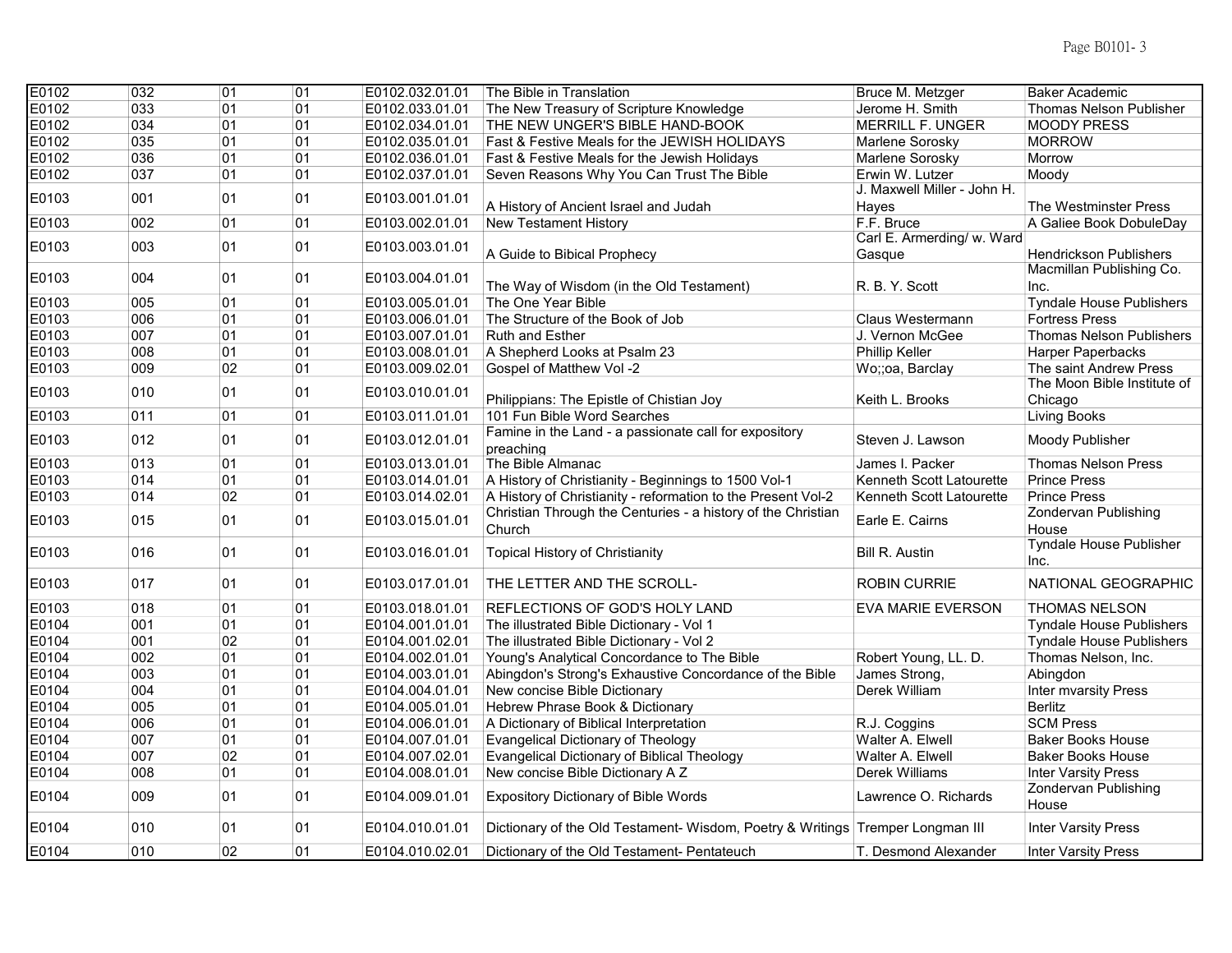| E0104 | 010 | $\overline{03}$ | 01 | E0104.010.03.01 | Dictionary of the Old Testament- Historical Books        | <b>Bill T. Arnold</b> | <b>Inter Varsity Press</b>           |
|-------|-----|-----------------|----|-----------------|----------------------------------------------------------|-----------------------|--------------------------------------|
| E0104 | 010 | 04              | 01 | E0104.010.04.01 | Dictionary of the New Testament - Background             | Craig A. Evans        | <b>Inter Varsity Press</b>           |
| E0104 | 010 | 05              | 01 | E0104.010.05.01 | Dictionary of Jesus and the Gospels                      | Joel B. Green         | <b>Inter Varsity Press</b>           |
| E0104 | 010 | 06              | 01 | E0104.010.06.01 | Dictionary of Paul and His Letters                       | Gerald F. Hawthorne   | <b>Inter Varsity Press</b>           |
| E0104 | 010 | 07              | 01 | E0104.010.07.01 | Dictionary of the Later New Testament & its Developments | Ralph P. Martin       | <b>Inter Varsity Press</b>           |
| E0104 | 011 | 01              | 01 | E0104.011.01.01 | New Dictionary of Theology                               | Sinclair B. Ferguson  | <b>Inter Varsity Press</b>           |
| E0104 | 012 | 01              | 01 | E0104.012.01.01 | <b>Dictionary Christianity America</b>                   | Daniel G. Reid        | <b>Inter Varsity Press</b>           |
| E0104 | 013 | 01              | 01 | E0104.013.01.01 | <b>Baker's Dictionary of Theology</b>                    | Everett F. Harrison   | <b>Baker Book House</b>              |
| E0104 | 014 | 01              | 01 | E0104.014.01.01 | Dictionary of Christian Biography                        | Michael Walsh         | The Liturgical Press                 |
| E0104 | 015 | 01              | 01 | E0104.015.01.01 | Twentieth-Century Dictionary of Christian Biography      | J.D. Douglas          | <b>Baker Books</b>                   |
| E0104 | 016 | 01              | 01 | E0104.016.01.01 | Baker Encyclopedia of Christian Apologetics              | Norman L. Geisler     | <b>Baker Books</b>                   |
| E0104 | 017 | 01              | 01 | E0104.017.01.01 | The Oxford Dictionary of the Christian Church            | F.L. Cross            | <b>Oxford University Press</b>       |
| E0104 | 017 | 02              | 01 | E0104.017.02.01 | The Oxford Dictionary of Prayer                          | George Appleton       | <b>Oxford University Press</b>       |
| E0104 | 018 | 01              | 01 | E0104.018.01.01 | Dictionary of New Testament Theology Vol-1 A-F           | Colin Brown           | Zondervan Publishing<br>House        |
| E0104 | 018 | 02              | 01 | E0104.018.02.01 | Dictionary of New Testament Theology Vol-2 G-PRE         | Colin Brown           | Zondervan Publishing<br>House        |
| E0104 | 018 | 03              | 01 | E0104.018.03.01 | Dictionary of New Testament Theology Vol-3 PRI-Z         | Colin Brown           | Zondervan Publishing<br>House        |
| E0104 | 018 | 04              | 01 | E0104.018.04.01 | Dictionary of New Testament Theology Vol-4 Indexs        | Colin Brown           | Zondervan Publishing<br>House        |
| E0104 | 019 | 01              | 01 | E0104.019.01.01 | Dictionary of Old Testament Theology & Exegesis Vol-1    | William a. VanGemeren | Zondervan Publishing<br>House        |
| E0104 | 019 | 02              | 01 | E0104.019.02.01 | Dictionary of Old Testament Theology & Exegesis Vol-2    | William a. VanGemeren | <b>Zondervan Publishing</b><br>House |
| E0104 | 019 | 03              | 01 | E0104.019.03.01 | Dictionary of Old Testament Theology & Exegesis Vol-3    | William a. VanGemeren | <b>Zondervan Publishing</b><br>House |
| E0104 | 019 | 04              | 01 | E0104.019.04.01 | Dictionary of Old Testament Theology & Exegesis Vol-4    | William a. VanGemeren | <b>Zondervan Publishing</b><br>House |
| E0104 | 019 | 05              | 01 | E0104.019.05.01 | Dictionary of Old Testament Theology & Exegesis Vol-5    | William a. VanGemeren | <b>Zondervan Publishing</b><br>House |
| E0104 | 020 | 01              | 01 | E0104.020.01.01 | The Contemporary Concordance of the Bible Topics         | Ken Anderson          | Victor books                         |
| E0104 | 021 | 01              | 01 | E0104.021.01.01 | The Moody Handbook of Theology                           | Paul Enns             | <b>Moody Press</b>                   |
| E0104 | 022 | 01              | 01 | E0104.022.01.01 | The Story of Christian Theology                          | Roger E. Olson        | <b>Inter Varsity Press</b>           |
| E0104 | 023 | 01              | 01 | E0104.023.01.01 | The Portable Seminary                                    | David Horton          | <b>Bethany House</b>                 |
| E0104 | 024 | 01              | 01 | E0104.024.01.01 | <b>New Testament History</b>                             | F. F. Bruce           | <b>Anchor Books</b>                  |
| E0105 | 001 | 01              | 01 | E0105.001.01.01 | The Expositor's Bible Commentary - Vol 1                 | Frank E. Gaebelein    | <b>Zondervan Publishing</b><br>House |
| E0105 | 001 | 01              | 02 | E0105.001.01.02 | The Expositor's Bible Commentary Vol. # 1                | Frank E. Gaebelein    | Regency                              |
| E0105 | 001 | 02              | 01 | E0105.001.02.01 | The Expositor's Bible Commentary - Vol 2                 | Frank E. Gaebelein    | Zondervan Publishing<br>House        |
| E0105 | 001 | 02              | 02 | E0105.001.02.02 | The Expositor's Bible Commentary Vol. #2                 | Frank E. Gaebelein    | Regency                              |
| E0105 | 001 | 03              | 02 | E0105.001.03.02 | The Expositor's Bible Commentary Vol. #3                 | Frank E. Gaebelein    | Regency                              |
| E0105 | 001 | 04              | 01 | E0105.001.04.01 | The Expositor's Bible Commentary - Vol 4                 | Frank E. Gaebelein    | <b>Zondervan Publishing</b><br>House |
| E0105 | 001 | 04              | 02 | E0105.001.04.02 | The Expositor's Bible Commentary Vol. #4                 | Frank E. Gaebelein    | Regency                              |
|       |     |                 |    |                 |                                                          |                       |                                      |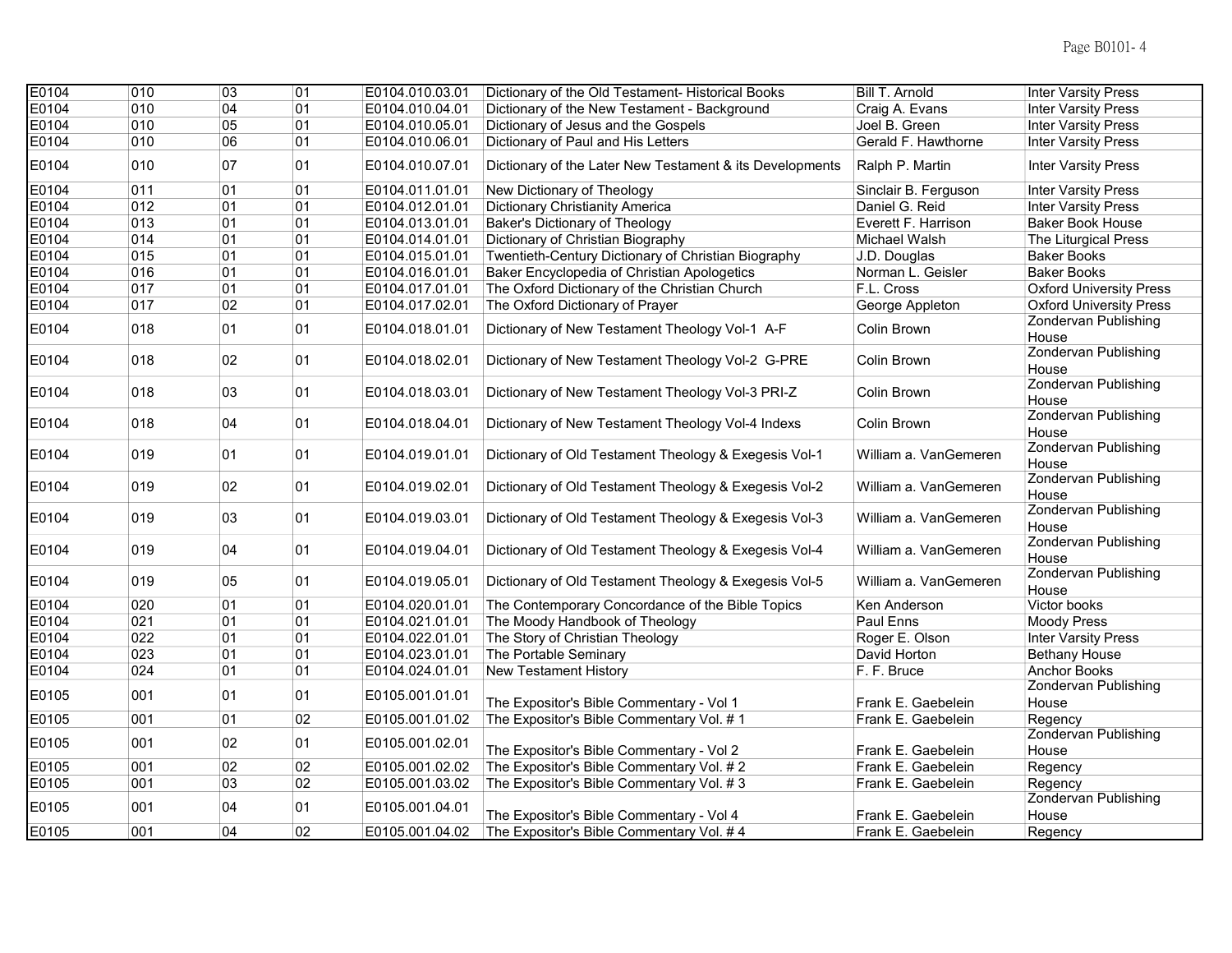| E0105 | 001 | 05              | 01 | E0105.001.05.01 |                                              |                           | Zondervan Publishing          |
|-------|-----|-----------------|----|-----------------|----------------------------------------------|---------------------------|-------------------------------|
|       |     |                 |    |                 | The Expositor's Bible Commentary - Vol 5     | Frank E. Gaebelein        | House                         |
| E0105 | 001 | 05              | 02 | E0105.001.05.02 | The Expositor's Bible Commentary Vol. #5     | Frank E. Gaebelein        | Regency                       |
| E0105 | 001 | 06              | 01 | E0105.001.06.01 |                                              |                           | <b>Zondervan Publishing</b>   |
|       |     |                 |    |                 | The Expositor's Bible Commentary - Vol 6     | Frank E. Gaebelein        | House                         |
| E0105 | 001 | 06              | 02 | E0105.001.06.02 | The Expositor's Bible Commentary Vol. #6     | Frank E. Gaebelein        | Regency                       |
| E0105 | 001 | 07              | 01 | E0105.001.07.01 |                                              |                           | <b>Zondervan Publishing</b>   |
|       |     |                 |    |                 | The Expositor's Bible Commentary - Vol 7     | Frank E. Gaebelein        | House                         |
| E0105 | 001 | 07              | 02 | E0105.001.07.02 | The Expositor's Bible Commentary Vol. #7     | Frank E. Gaebelein        | Regency                       |
| E0105 | 001 | 08              | 01 | E0105.001.08.01 |                                              |                           | <b>Zondervan Publishing</b>   |
|       |     |                 |    |                 | The Expositor's Bible Commentary - Vol 8     | Frank E. Gaebelein        | House                         |
| E0105 | 001 | 08              | 02 | E0105.001.08.02 | The Expositor's Bible Commentary Vol. #8     | Frank E. Gaebelein        | Regency                       |
| E0105 | 001 | 09              | 02 | E0105.001.09.02 | The Expositor's Bible Commentary Vol. #9     | Frank E. Gaebelein        | Regency                       |
| E0105 | 001 | 10              | 02 | E0105.001.10.02 | The Expositor's Bible Commentary Vol. # 10   | Frank E. Gaebelein        | Regency                       |
| E0105 | 001 | 11              | 01 | E0105.001.11.01 |                                              |                           | Zondervan Publishing          |
|       |     |                 |    |                 | The Expositor's Bible Commentary - Vol 11    | Frank E. Gaebelein        | House<br>Zondervan Publishing |
| E0105 | 001 | 11              | 02 | E0105.001.11.02 | The Expositor's Bible Commentary - Vol 11    | Frank E. Gaebelein        | House                         |
|       |     |                 |    |                 |                                              |                           | Zondervan Publishing          |
| E0105 | 001 | 12              | 01 | E0105.001.12.01 | The Expositor's Bible Commentary - Vol. 12   | Frank E. Gaebelein        | House                         |
| E0105 | 001 | 12              | 02 | E0105.001.12.02 | The Expositor's Bible Commentary Vol. #12    | Frank E. Gaebelein        | Regency                       |
| E0105 | 002 | 01              | 01 | E0105.002.01.01 | Word Biblical Commentary Genesis 1-15        | Gordon J. Wenham          | Word Publishing               |
| E0105 | 002 | 02              | 01 | E0105.002.02.01 | Word Biblical Commentary Genesis 16-50       | Gordon Wenham             | Word Publishing               |
| E0105 | 002 | 03              | 01 | E0105.002.03.01 | Word Biblical Commentary 3 Exodus            | John I. Durham            | Word Publishing               |
| E0105 | 002 | 04              | 01 | E0105.002.04.01 | Word Biblical Commentary 4 Leviticus         | John E. Hartley           | Word Publishing               |
| E0105 | 002 | 05              | 01 | E0105.002.05.01 | Word Biblical Commentary 5 Numbers           | Philip J. Budd            | Word Publishing               |
| E0105 | 002 | 06              | 01 | E0105.002.06.01 | Word Biblical Commentary 6A Deuteronomy 1-11 | Duane L. Christensen      | Word Publishing               |
| E0105 | 002 | 07              | 01 | E0105.002.07.01 | Word Biblical Commentary 7 Joshua            | Trent C. Butler           | Word Publishing               |
| E0105 | 002 | 09              | 01 | E0105.002.09.01 | Word Biblical Commentary 9 Ruth/Esther       | Frederic Bush             | Word Publishing               |
| E0105 | 002 | 10              | 01 | E0105.002.10.01 | Word Biblical Commentary 10 1 Samuel         | Ralph W. Klein            | Word Publishing               |
| E0105 | 002 | 11              | 01 | E0105.002.11.01 | Word Biblical Commentary 11 2 Samuel         | A. A. Anderson            | Word Publishing               |
| E0105 | 002 | 12              | 01 | E0105.002.12.01 | Word Biblical Commentary 12 1 Kings          | Simon J. DeVRIES          | Word Publishing               |
| E0105 | 002 | 13              | 01 | E0105.002.13.01 | Word Biblical Commentary 13, 2 Kings         | T. R. Hobbs               | Word Publishing               |
| E0105 | 002 | 14              | 01 | E0105.002.14.01 | Word Biblical Commentary 14 1 Chronicles     | Roddy Braun               | Word Books Publisher          |
| E0105 | 002 | 15              | 01 | E0105.002.15.01 | Word Biblical Commentary 15 2 Chronicles     | Raymond B. Dillard        | Word Books Publisher          |
| E0105 | 002 | 16              | 01 | E0105.002.16.01 | Word Biblical Commentary 16, Ezra, Nehemiah  | H. G. M. Williamson       | <b>Word Publishing</b>        |
| E0105 | 002 | 17              | 01 | E0105.002.17.01 | Word Biblical Commentary 17, Job 1-20        | David J. A. Clines        | Word Publishing               |
| E0105 | 002 | 19              | 01 | E0105.002.19.01 | Word Biblical Commentary 19, Psalms 1-50     | Peter C. Craigie          | Word Publishing               |
| E0105 | 002 | $\overline{20}$ | 01 | E0105.002.20.01 | Word Biblical Commentary 20, Psalms 51-100   | Marvin E. Tate            | Word Publishing               |
| E0105 | 002 | $\overline{21}$ | 01 | E0105.002.21.01 | Word Biblical Commentary 21, Psalms 101-150  | Leslie C. Allen           | Word Publishing               |
| E0105 | 002 | 22              | 01 | E0105.002.22.01 | Word Biblical Commentary 22, Proverbs        | Roland E. Murphy          | Word Publishing               |
| E0105 | 002 | 23              | 01 | E0105.002.23.01 | Word Biblical Commentary 23A, Ecclesiastes   | <b>Roland Murphy</b>      | Word Publishing               |
| E0105 | 002 | 24              | 01 | E0105.002.24.01 | Word Biblical Commentary 24, Isaiah 1-33     | John D. W. Watts          | Word Publishing               |
| E0105 | 002 | 25              | 01 | E0105.002.25.01 | Word Biblical Commentary 25, Isaiah 34-66    | John D. W. Watts          | Word Publishing               |
| E0105 | 002 | 26              | 01 | E0105.002.26.01 | Word Biblical Commentary 26, Jeremiah 1-25   | Peter C. Craigie, Page H. | <b>Word Publishing</b>        |
| E0105 | 002 | 27              | 01 | E0105.002.27.01 | Word Biblical Commentary 27, Jeremiah 26-52  | Gerald L. Keown, Pamela   | <b>Word Publishing</b>        |
| E0105 | 002 | 29              | 01 | E0105.002.29.01 | Word Biblical Commentary 29, Ezekiel 20-48   | Leslie C. Allen           | Word Publishing               |
| E0105 | 002 | 30              | 01 | E0105.002.30.01 | Word Biblical Commentary 30, Daniel          | John E. Goldingay         | <b>Word Publishing</b>        |
|       |     |                 |    |                 |                                              |                           |                               |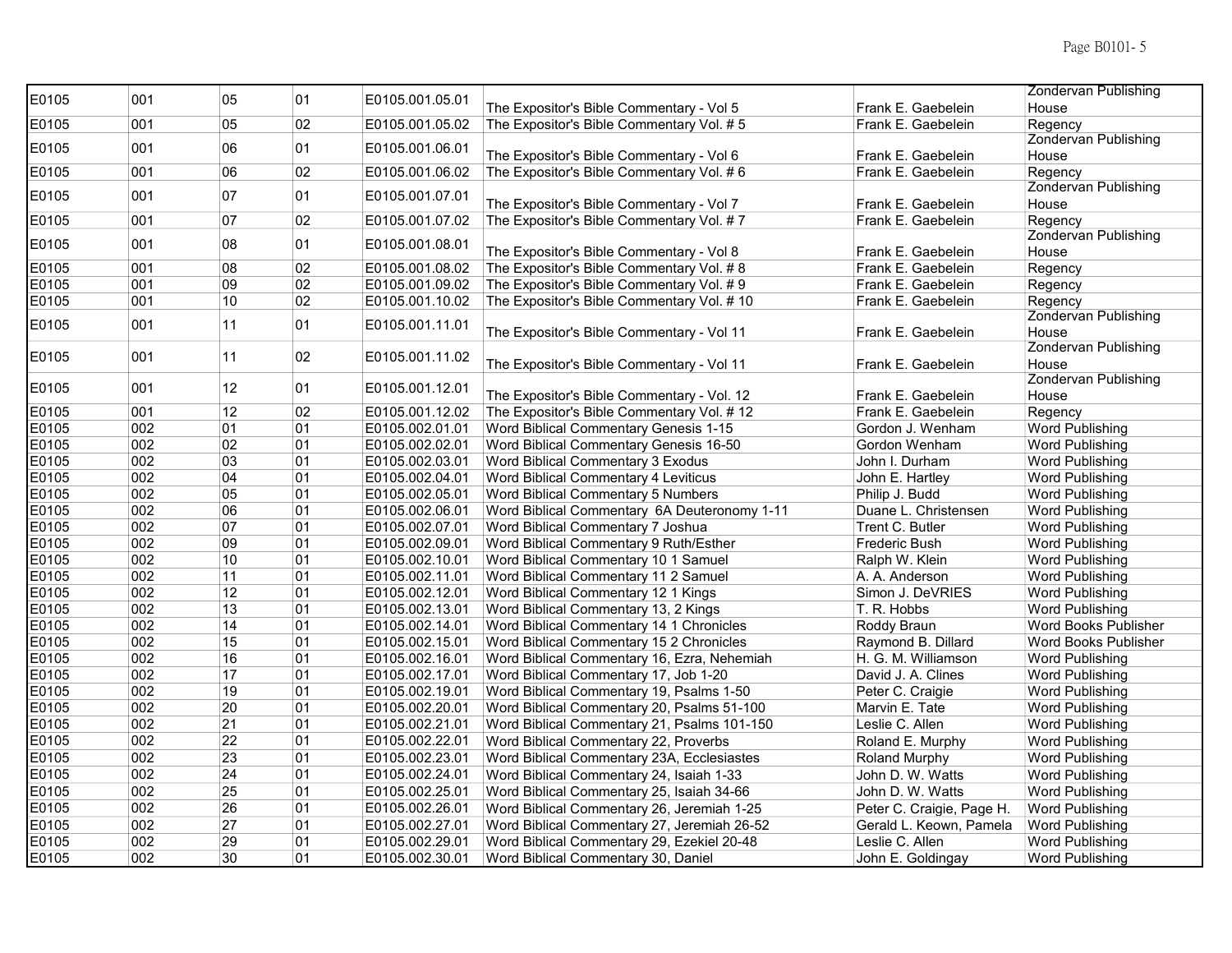| E0105 | 002 | 31 | 01 | E0105.002.31.01 | Word Biblical Commentary 31, Hosea-Jonah                    | Douglas Stuart                           | <b>Word Publishing</b>                |
|-------|-----|----|----|-----------------|-------------------------------------------------------------|------------------------------------------|---------------------------------------|
| E0105 | 002 | 32 | 01 | E0105.002.32.01 | Word Biblical Commentary 32, Micah-Malachi                  | Ralph L. Smith                           | <b>Word Publishing</b>                |
| E0105 | 002 | 33 | 01 | E0105.002.33.01 | Word Biblical Commentary 33A, Matthew 1-13                  | Donald A. Hagner                         | Word Publishing                       |
| E0105 | 002 | 33 | 02 |                 | E0105.002.33.02 Word Biblical Commentary 33B, Matthew 14-28 | Donald A. Hagner                         | Word Publishing                       |
| E0105 | 002 | 34 | 01 | E0105.002.34.01 | Word Biblical Commentary 34A, Mark 1-8:26                   | Robert A. Guelich                        | <b>Word Publishing</b>                |
| E0105 | 002 | 35 | 01 | E0105.002.35.01 | Word Biblical Commentary 35A, Luke 1-9:20                   | John Nolland                             | <b>Word Publishing</b>                |
| E0105 | 002 | 35 | 02 | E0105.002.35.02 | Word Biblical Commentary 35B, Luke 9:21-18:34               | John Nolland                             | <b>Word Publishing</b>                |
| E0105 | 002 | 35 | 03 | E0105.002.35.03 | Word Biblical Commentary 35C, Luke 18:35 - 24:53            | John Nolland                             | Word Publishing                       |
| E0105 | 002 | 36 | 01 | E0105.002.36.01 | Word Biblical Commentary 36, John                           | George R. Beasley-Murray Word Publishing |                                       |
| E0105 | 002 | 38 | 01 | E0105.002.38.01 | Word Biblical Commentary 38A, Romans 1-8                    |                                          | <b>Word Publishing</b>                |
| E0105 | 002 | 38 | 02 | E0105.002.38.02 | Word Biblical Commentary 38B, Romans 9-16                   | James D. G. Dunn                         | <b>Word Publishing</b>                |
| E0105 | 002 | 40 | 01 | E0105.002.40.01 | Word Biblical Commentary 40, 2 Corinthians                  | Ralph P. Mar                             | <b>Word Publishing</b>                |
| E0105 | 002 | 41 | 01 | E0105.002.41.01 | Word Biblical Commentary 41, Galatians                      | Richard N. Longenecker                   | Word Publishing                       |
| E0105 | 002 | 42 | 01 | E0105.002.42.01 | Word Biblical Commentary 42, Ephesians                      | Andrew T. Lincoln                        | <b>Word Publishing</b>                |
| E0105 | 002 | 43 | 01 | E0105.002.43.01 | Word Biblical Commentary 43, Philippians                    | Gerald F. Hawthorne                      | <b>Word Publishing</b>                |
| E0105 | 002 | 44 | 01 | E0105.002.44.01 | Word Biblical Commentary 44, Colossians, Philemon           | Peter T. O'Brien                         | <b>Word Publishing</b>                |
| E0105 | 002 | 45 | 01 | E0105.002.45.01 | Word Biblical Commentary 45, 1 & 2 Thessalonians            | F. F. Bruce                              | <b>Word Publishing</b>                |
| E0105 | 002 | 47 | 01 | E0105.002.47.01 | Word Biblical Commentary 47A, Hebrews 1-8                   | William L. Lane                          | <b>Word Publishing</b>                |
| E0105 | 002 | 48 | 01 | E0105.002.48.01 | Word Biblical Commentary 48, James                          | Ralph P. Martin                          | Word Books, Publishers                |
| E0105 | 002 | 49 | 01 | E0105.002.49.01 | Word Biblical Commentary 49, 1 Peter                        | J. Ramsey Michaels                       | Word Books, Publishers                |
| E0105 | 002 | 50 | 01 | E0105.002.50.01 | Word Biblical Commentary 50, Jude, 2 Peter                  | Richard J. Bauckham                      | Word Books, Publishers                |
| E0105 | 002 | 51 | 01 | E0105.002.51.01 | Word Biblical Commentary 51, 1, 2, 3 John                   | Stephen S. Smalley                       | Word Books, Publishers                |
| E0105 | 002 | 52 | 01 | E0105.002.52.01 | Word Biblical Commentary 52A, Revelation                    | David Aune                               | Word Books, Publishers                |
| E0105 | 002 | 52 | 02 | E0105.002.52.02 | Word Biblical Commentary 52B, Revelation 6-16               | David E. Aune                            | Word Books, Publishers                |
| E0105 | 002 | 52 | 03 | E0105.002.52.03 | Word Biblical Commentary 52C, Revelation 17-22              | David E. Aune                            | Word Books, Publishers                |
|       |     |    |    |                 |                                                             |                                          | William B. Eerdmans                   |
| E0105 | 003 | 01 | 01 | E0105.003.01.01 | The Gospel According to Matthew                             | R. T. France                             | Publishing Co.                        |
| E0105 | 003 | 01 | 02 | E0105.003.01.02 | The Gospel According to St. Matthew                         | R. V. G. Tasker                          | William B. Eerdmans<br>Publishing Co. |
| E0105 | 003 | 02 | 01 | E0105.003.02.01 | The Gospel According to Mark                                | The Rev. Canon R. A. Cole Publishing Co. | William B. Eerdmans                   |
| E0105 | 003 | 03 | 01 | E0105.003.03.01 |                                                             | The Rev. Canon Leon                      | William B. Eerdmans                   |
|       |     |    |    |                 | The Gospel According to St. Luke                            | Morris                                   | Publishing Co.                        |
| E0105 | 003 | 04 | 01 | E0105.003.04.01 | The Gospel According to St. John                            | R. V. G. Tasker                          | William B. Eerdmans<br>Publishing Co. |
| E0105 | 003 | 05 | 01 | E0105.003.05.01 | The Acts of the Apostles                                    | I. Howard Marshall                       | William B. Eerdmans<br>Publishing Co. |
| E0105 | 003 | 06 | 01 | E0105.003.06.01 |                                                             |                                          | William B. Eerdmans<br>Publishing Co. |
|       |     |    |    |                 | The First Epistle of Paul to the I Corinthians              | I. Howard Marshall                       | William B. Eerdmans                   |
| E0105 | 003 | 06 | 02 | E0105.003.06.02 | The Second Epistle of Paul to the 2 Corinthians             | R. V. G. Tasker                          | Publishing Co.                        |
| E0105 | 003 | 07 | 01 | E0105.003.07.01 | Galatians                                                   | R. Alan Gole                             | William B. Eerdmans<br>Publishing Co. |
|       |     |    | 01 |                 |                                                             |                                          | William B. Eerdmans                   |
| E0105 | 003 | 08 |    | E0105.003.08.01 | The Letter of Paul to the Ephesians                         | <b>Francis Foulkes</b>                   | Publishing Co.                        |
| E0105 | 003 | 09 | 01 | E0105.003.09.01 |                                                             |                                          | William B. Eerdmans                   |
|       |     |    |    |                 | The Epistle of Paul to the Philippians                      | Ralph P. Martin                          | Publishing Co.                        |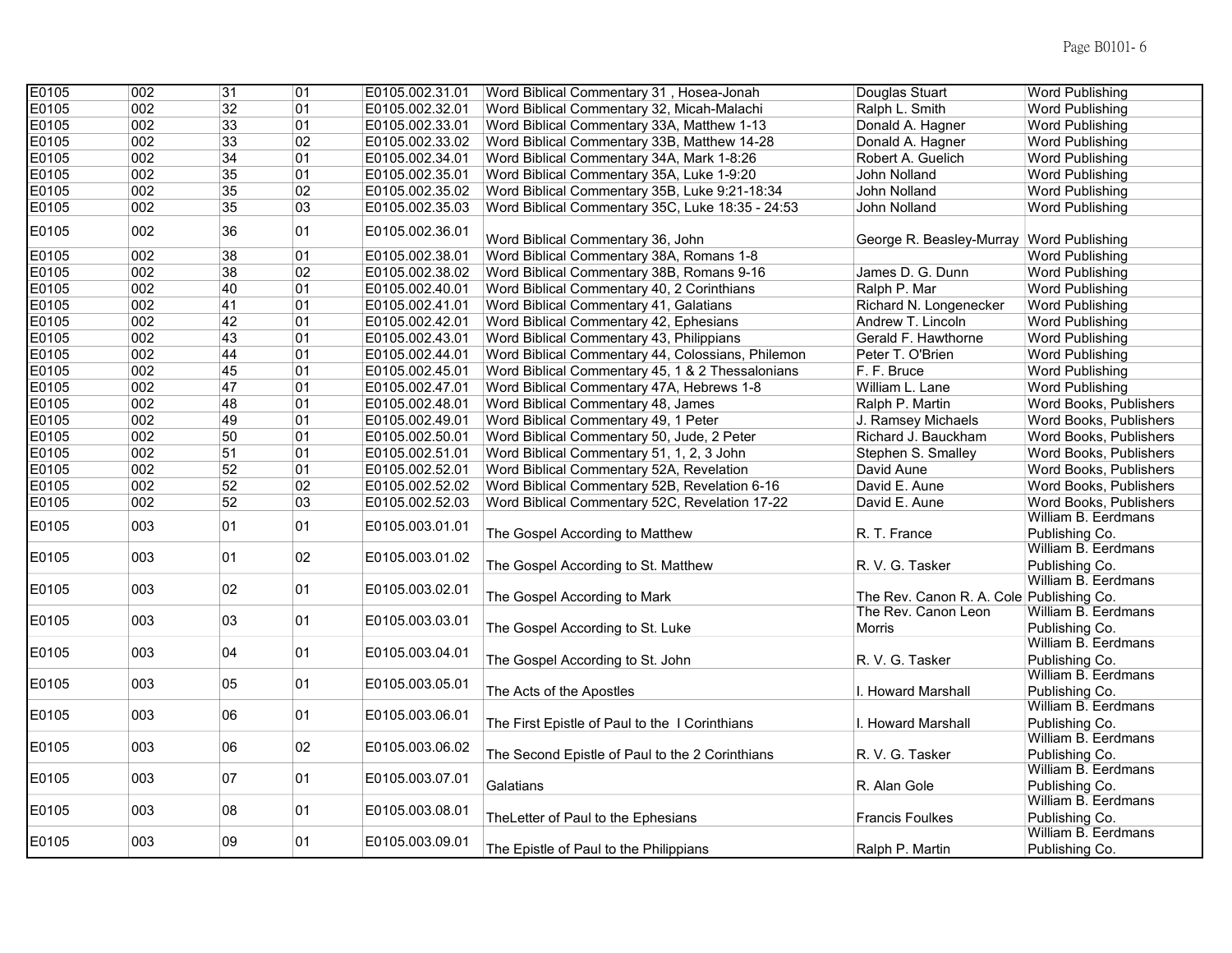| E0105 | 003 | 09 | 02 | E0105.003.09.02 |                                                      |                          | William B. Eerdmans                   |
|-------|-----|----|----|-----------------|------------------------------------------------------|--------------------------|---------------------------------------|
|       |     |    |    |                 | The Epistle of Paul to the Philippians               | Ralph P. Martin          | Publishing Co.                        |
| E0105 | 003 | 10 | 01 | E0105.003.10.01 |                                                      |                          | William B. Eerdmans                   |
|       |     |    |    |                 | The Epistles of Paul to the Colossians and Philemo   | Herbert M. Carson        | Publishing Co.                        |
| E0105 | 003 | 10 | 02 | E0105.003.10.02 |                                                      |                          | William B. Eerdmans                   |
|       |     |    |    |                 | The Epistle of Paul to the Colossians and to Philemo | N. T. Wright             | Publishing Co.                        |
| E0105 | 003 | 11 | 01 | E0105.003.11.01 |                                                      | The Rev. Canon Leon      | William B. Eerdmans                   |
|       |     |    |    |                 | The Epistles of Paul to the Thessalonians            | <b>Morris</b>            | Publishing Co.                        |
| E0105 | 003 | 12 | 01 | E0105.003.12.01 |                                                      |                          | William B. Eerdmans                   |
|       |     |    |    |                 | The Pastoral Epistles                                | Donald Guthrie           | Publishing Co.<br>William B. Eerdmans |
| E0105 | 003 | 13 | 01 | E0105.003.13.01 | The Letter to the Hebrews                            | Donald Guthrie           | Publishing Co.                        |
|       |     |    |    |                 |                                                      |                          | William B. Eerdmans                   |
| E0105 | 003 | 14 | 01 | E0105.003.14.01 | The Letter of James                                  | Douglas J. Moo           | Publishing Co.                        |
|       |     |    |    |                 |                                                      |                          | William B. Eerdmans                   |
| E0105 | 003 | 15 | 01 | E0105.003.15.01 | The First Epistle of Peter                           | Wayne A. Grudem          | Publishing Co.                        |
|       |     |    |    |                 |                                                      |                          | William B. Eerdmans                   |
| E0105 | 003 | 16 | 01 | E0105.003.16.01 | The Second Epistle General of Peter and the Genera   | Michael Green            | Publishing Co.                        |
|       |     |    |    |                 |                                                      |                          | William B. Eerdmans                   |
| E0105 | 003 | 17 | 01 | E0105.003.17.01 | The Letters of John                                  | John R. W. Stott         | Publishing Co.                        |
|       |     |    |    |                 |                                                      | The Rev. Canon Leon      | William B. Eerdmans                   |
| E0105 | 003 | 18 | 01 | E0105.003.18.01 | The Book of Revelation                               | <b>Morris</b>            | Publishing Co.                        |
|       |     |    | 02 |                 |                                                      | The Rev. Canon Leon      | William B. Eerdmans                   |
| E0105 | 003 | 18 |    | E0105.003.18.02 | The Book of Revelation                               | <b>Morris</b>            | Publishing Co.                        |
| E0105 | 004 | 01 | 01 | E0105.004.01.01 | Be Loyal                                             | Warren W. Wiersbe        | <b>Victor Books</b>                   |
| E0105 | 004 | 02 | 01 | E0105.004.02.01 | <b>Be Diligent</b>                                   | Warren W. Wiersbe        | <b>Victor Books</b>                   |
| E0105 | 004 | 03 | 01 | E0105.004.03.01 | Be Compassionate                                     | Warren W. Wiersbe        | <b>Victor Books</b>                   |
| E0105 | 004 | 04 | 01 | E0105.004.04.01 | Be Courageous                                        | Warren W. Wiersbe        | <b>Victor Books</b>                   |
| E0105 | 004 | 05 | 01 | E0105.004.05.01 | Be Dynamic                                           | Warren W. Wiersbe        | <b>Victor Books</b>                   |
| E0105 | 004 | 06 | 01 | E0105.004.06.01 | <b>Be Daring</b>                                     | Warren W. Wiersbe        | <b>Victor Books</b>                   |
| E0105 | 004 | 07 | 01 | E0105.004.07.01 | Be Right                                             | Warren W. Wiersbe        | <b>Victor Books</b>                   |
| E0105 | 004 | 08 | 01 | E0105.004.08.01 | Be Encouraged                                        | Warren W. Wiersbe        | <b>Victor Books</b>                   |
| E0105 | 004 | 09 | 01 | E0105.004.09.01 | <b>Be Complete</b>                                   | Warren W. Wiersbe        | <b>Victor Books</b>                   |
| E0105 | 004 | 10 | 01 | E0105.004.10.01 | <b>Be Ready</b>                                      | Warren W. Wiersbe        | <b>Victor Books</b>                   |
| E0105 | 004 | 11 | 01 | E0105.004.11.01 | <b>Be Faithful</b>                                   | Warren W. Wiersbe        | <b>Victor Books</b>                   |
| E0105 | 004 | 12 | 01 | E0105.004.12.01 | <b>Be Confident</b>                                  | Warren W. Wiersbe        | <b>Victor Books</b>                   |
| E0105 | 004 | 13 | 01 | E0105.004.13.01 | Be Hopeful                                           | Warren W. Wiersbe        | <b>Victor Books</b>                   |
| E0105 | 004 | 14 | 01 | E0105.004.14.01 | <b>Be Alert</b>                                      | Warren W. Wiersbe        | <b>Victor Books</b>                   |
| E0105 | 004 | 15 | 01 | E0105.004.15.01 | Be Real                                              | Warren W. Wiersbe        | <b>Victor Books</b>                   |
|       |     |    |    |                 |                                                      |                          | <b>Zondervan Publishing</b>           |
| E0105 | 005 | 02 | 01 | E0105.005.02.01 | Mark The Expositor's Bible Commentary with NIV       | Walter W. Wessel         | House                                 |
|       |     |    |    |                 |                                                      |                          | <b>Zondervan Publishing</b>           |
| E0105 | 006 | 04 | 01 | E0105.006.04.01 | John The Expositor's Bible Commentary with NIV       | Merrill C. Tenney        | House                                 |
| E0105 | 007 | 06 | 01 |                 |                                                      |                          | <b>Zondervan Publishing</b>           |
|       |     |    |    | E0105.007.06.01 | Romans The Expositor's Bible Commentary with NIV     | Everette F. Harrison     | House                                 |
| E0105 | 008 | 01 | 01 | E0105.008.01.01 |                                                      |                          | Wm. B. Eerdmans                       |
|       |     |    |    |                 | Commentary on the Gospel of Luke                     | <b>Norval Geldenhuys</b> | <b>Publishing Company</b>             |
| E0105 | 009 | 01 | 01 | E0105.009.01.01 | Nahum, Habakkuk, Zephaniah                           | Richard D. Patterson     | <b>Moody Press</b>                    |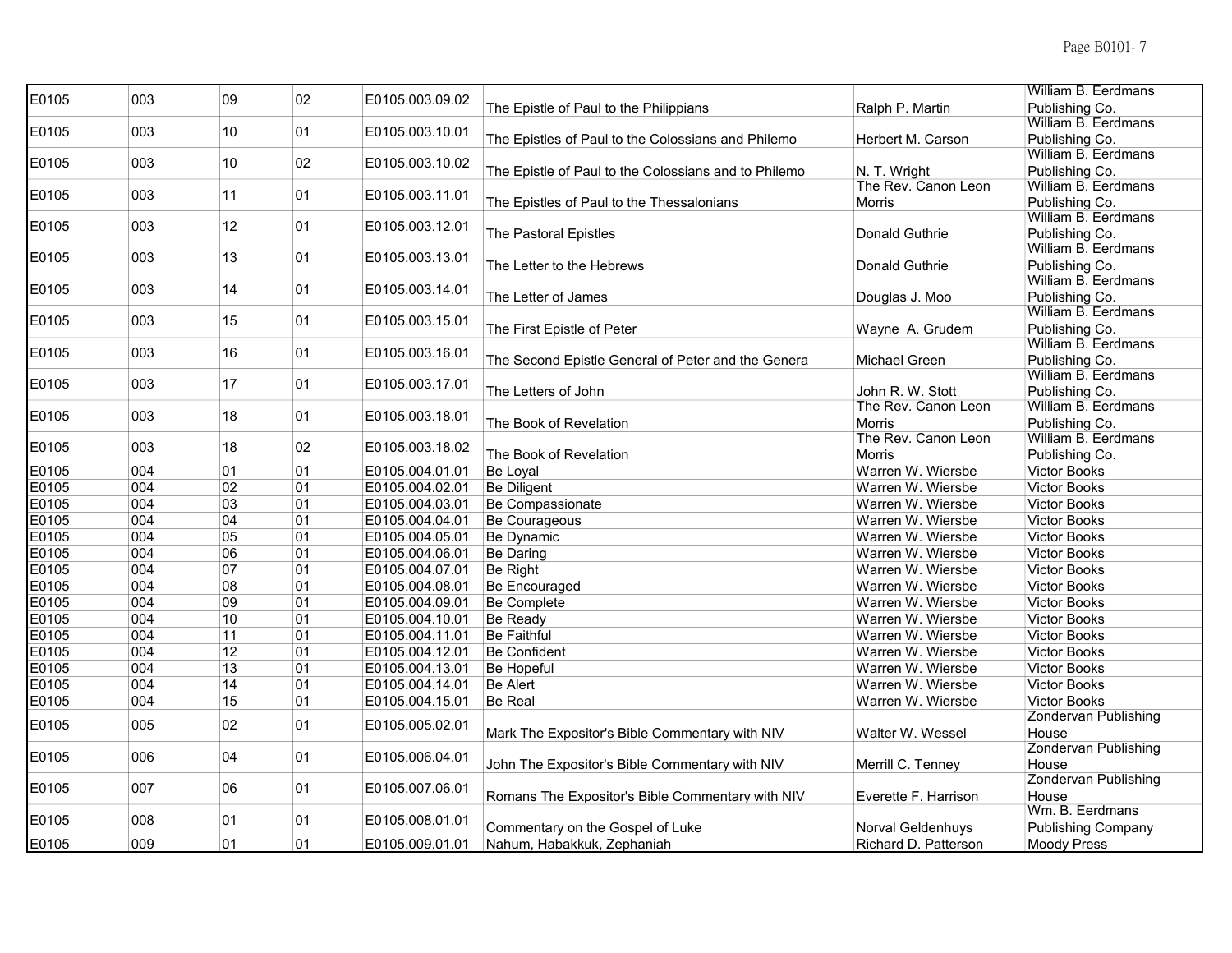| E0105 | 010 | 01              | 01 | E0105.010.01.01 |                                                                  |                        | Wm. B. Eerdmans                        |
|-------|-----|-----------------|----|-----------------|------------------------------------------------------------------|------------------------|----------------------------------------|
|       |     |                 |    |                 | New Bible Commentary                                             | D Guthrie, J a Motyer, | <b>Publishing Company</b>              |
| E0105 | 011 | 01              | 01 | E0105.011.01.01 | Evangelical Commentary on The Bible                              | Walter A. Elwell       | <b>Baker Book House</b>                |
| E0105 | 012 | 01              | 01 | E0105.012.01.01 | A Guide to Selecting and Using Bible Commentaries                | Douglas Stuart         | <b>Word Publising</b>                  |
| E0105 | 013 | 01              | 01 | E0105.013.01.01 | Genesis - Introduction & Commentary -1                           | D. J. Wiseman          | <b>Tyndale House Publisher</b><br>Inc. |
| E0105 | 013 | 02              | 01 | E0105.013.02.01 | Exodus - Introduction & Commentary -2                            | R. Alan Cole           | Tyndale House Publisher<br>Inc.        |
| E0105 | 013 | 03              | 01 | E0105.013.03.01 | Leviticus - Introduction & Commentary -3                         | R. K. Harrison         | Tyndale House Publisher<br>Inc.        |
| E0105 | 013 | 04              | 01 | E0105.013.04.01 | Numbers - Introduction & Commentary -4                           | Gordon J. Wenham       | <b>Tyndale House Publisher</b><br>Inc. |
| E0105 | 013 | 05              | 01 | E0105.013.05.01 | Deuteronomy - Introduction & Commentary -5                       | J. A. Thompson         | <b>Tyndale House Publisher</b><br>Inc. |
| E0105 | 013 | 06              | 01 | E0105.013.06.01 | Joshua - Introduction & Commentary -6                            | Richard S. Hess        | <b>Tyndale House Publisher</b><br>Inc. |
| E0105 | 013 | 07              | 01 | E0105.013.07.01 | Judges & Ruth - Introduction & Commentary -7                     | Arthur E. Cundall      | Tyndale House Publisher<br>Inc.        |
| E0105 | 013 | 08              | 01 | E0105.013.08.01 | 1 & 2 Samuel - Introduction & Commentary -8                      | Joyce g. Baldwin       | <b>Tyndale House Publisher</b><br>Inc. |
| E0105 | 013 | 09              | 01 | E0105.013.09.01 | 1 & 2 Kings - Introduction & Commentary -9                       | Donald J. Wiseman      | Tyndale House Publisher<br>Inc.        |
| E0105 | 013 | 10a             | 01 |                 | E0105.013.10a.01   1 Chronicles - Introduction & Commentary -10a | Martin J. Selman       | Tyndale House Publisher<br>Inc.        |
| E0105 | 013 | 10 <sub>b</sub> | 01 |                 | E0105.013.10b.01 2 Chronicles - Introduction & Commentary -10b   | Martin J. Selman       | Tyndale House Publisher<br>Inc.        |
| E0105 | 013 | 11              | 01 | E0105.013.11.01 | Ezra & Nehemiah - Introduction & Commentary -11                  | Derek Kidner           | Tyndale House Publisher<br>Inc.        |
| E0105 | 013 | 12 <sup>2</sup> | 01 | E0105.013.12.01 | Esther - Introduction & Commentary -12                           | Joyce g. Baldwin       | Tyndale House Publisher<br>Inc.        |
| E0105 | 013 | 13              | 01 | E0105.013.13.01 | Job - Introduction & Commentary -13                              | Francis I. Andersen    | Tyndale House Publisher<br>Inc.        |
| E0105 | 013 | 14a             | 01 |                 | E0105.013.14a.01 Psalms 1-72 - Introduction & Commentary -14a    | Derek Kidner           | <b>Tyndale House Publisher</b><br>Inc. |
| E0105 | 013 | 14 <sub>b</sub> | 01 |                 | E0105.013.14b.01 Psalms 73-150 - Introduction & Commentary -14b  | Derek Kidner           | Tyndale House Publisher<br>Inc.        |
| E0105 | 013 | 15              | 01 | E0105.013.15.01 | Proverbs - Introduction & Commentary -15                         | Derek Kidner           | <b>Tyndale House Publisher</b><br>Inc. |
| E0105 | 013 | 16              | 01 | E0105.013.16.01 | Ecclesiastes - Introduction & Commentary -16                     | Michael A. Eaton       | Tyndale House Publisher<br>Inc.        |
| E0105 | 013 | 17              | 01 | E0105.013.17.01 | The Song of Solomon - Introduction & Commentary -17              | G. Lloyd Carr          | Tyndale House Publisher<br>Inc.        |
| E0105 | 013 | 18              | 01 | E0105.013.18.01 | Isaiah - Introduction & Commentary -18                           | J. Alec Motyer         | <b>Tyndale House Publisher</b><br>Inc. |
| E0105 | 013 | 19              | 01 | E0105.013.19.01 | Jeremiah & Lamentations - Introduction & Commentary -19          | R. K. Harrison         | Tyndale House Publisher<br>Inc.        |
| E0105 | 013 | 20              | 01 | E0105.013.20.01 | Ezekiel - Introduction & Commentary -20                          | John B. Taylor         | <b>Tyndale House Publisher</b><br>Inc. |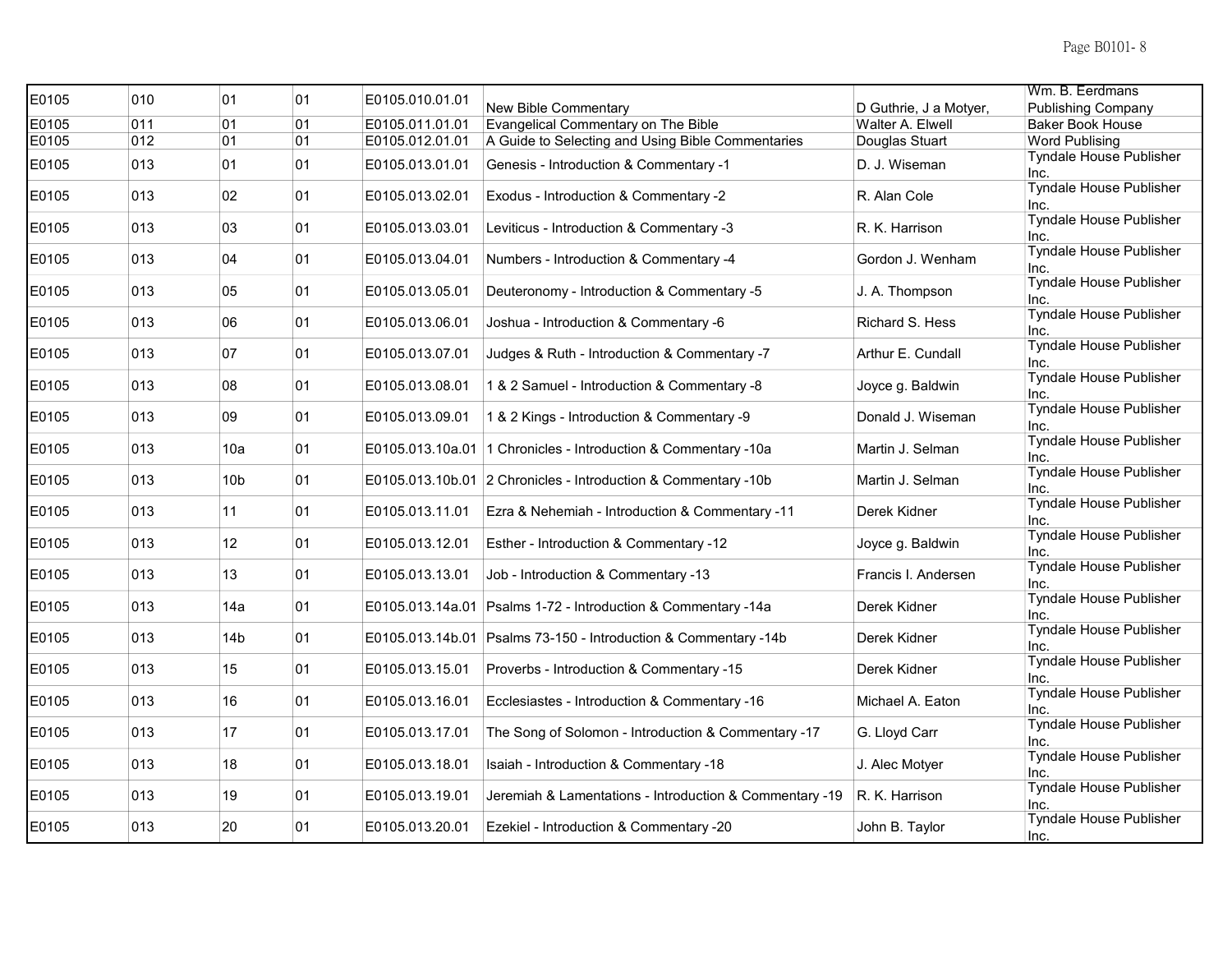| E0105  | 013 | 21              | 01 | E0105.013.21.01  | Daniel - Introduction & Commentary -21                                    | Joyce g. Baldwin         | <b>Tyndale House Publisher</b><br>Inc.        |
|--------|-----|-----------------|----|------------------|---------------------------------------------------------------------------|--------------------------|-----------------------------------------------|
| E0105  | 013 | 22a             | 01 |                  | E0105.013.22a.01 Hosea - Introduction & Commentary -22a                   | David Allan Hubbard      | Tyndale House Publisher<br>Inc.               |
| E0105  | 013 | 22 <sub>b</sub> | 01 | E0105.013.22b.01 | Joel & Amos - Introduction & Commentary -22b                              | David Allan Hubbard      | <b>Tyndale House Publisher</b><br>Inc.        |
| E0105  | 013 | 23a             | 01 |                  | E0105.013.23a.01 Obadiah, Jonah, Micah - Introduction & Commentary -23a   | <b>Desmond Alexander</b> | <b>Tyndale House Publisher</b><br>Inc.        |
| E0105  | 013 | 23 <sub>b</sub> | 01 | E0105.013.23b.01 | Nahum, Habakkuk, Zephaniah - Introduction & Commentary<br>$-23b$          | David W. Baker           | <b>Tyndale House Publisher</b><br>Inc.        |
| E0105  | 013 | 24              | 01 | E0105.013.24.01  | Haggai, Zechariah, Malachi - Introduction & Commentary -<br>24            | Joyce g. Baldwin         | Tyndale House Publisher<br>Inc.               |
| E0105  | 014 | 01              | 01 | E0105.014.01.01  | A Commentary on the Old and New Testaments Vol -1<br>(Genesis-Esther)     | Robert Jamieson          | Hendrickson Publishers                        |
| E0105  | 014 | 02              | 01 | E0105.014.02.01  | A Commentary on the Old and New Testaments Vol -2 (Job-<br>Malachi)       | Robert Jamieson          | <b>Hendrickson Publishers</b>                 |
| E0105  | 014 | 03              | 01 | E0105.014.03.01  | A Commentary on the Old and New Testaments Vol -3<br>(Matthew-Revelation) | Robert Jamieson          | <b>Hendrickson Publishers</b>                 |
| E0105  | 015 | 01              | 01 | E0105.015.01.01  | THE WOMEN'S BIBLE COMMENTARY                                              | CAROL A. NEWSOM          | <b>SPCK LONDON</b>                            |
| E0105  | 016 | 01              | 01 | E0105.016.01.01  | <b>Believer's Bible Commentary</b>                                        | William MacDonald        | Nelson                                        |
| E0106  | 001 | 01              | 01 | E0106.001.01.01  | Men of the Bible - God's Word for the Biblically Inept series             | D. Larry Miller          | <b>Starbursty Publisers</b>                   |
| E0106  | 002 | 01              | 01 | E0106.002.01.01  | <b>Old Testament Characters</b>                                           | Peter Scazzero           | InterVarsity Press                            |
| E0106  | 003 | 01              | 01 | E0106.003.01.01  | Joshua                                                                    | W. Phillip Keller        | <b>Kregel Publications</b>                    |
| E0106  | 004 | 01              | 01 | E0106.004.01.01  | Seeing David in the Life of Young David                                   | Mary Nelle Schaap        | <b>Baker Books</b>                            |
| E0106  | 005 | 01              | 01 | E0106.005.01.01  | Seeing God in the Life of David the King                                  | Mary Nelle Schaap        | <b>Baker Books</b>                            |
| E0106  | 006 | 01              | 01 | E0106.006.01.01  | Ezra Nehemiah Esther                                                      | Irving L. Jensen         | The Moon Bible Institute of<br>Chicago        |
| E0106  | 007 | 01              | 01 | E0106.007.01.01  | Expect a Difference The Epistle of James                                  | Norman Archer            | Welch Publishing Company                      |
| E0106  | 008 | 01              | 01 | E0106.008.01.01  | <b>Bad Girls of the Bible</b>                                             | Liz Curtis Higgs         | Waterbrook Press                              |
| E0106  | 009 | 01              | 01 | E0106.009.01.01  | THE GOSPELS AND JESUS 2ND EDITION                                         | <b>GRAHAM STANTON</b>    | <b>OXFORD</b>                                 |
| E0106  | 010 | 01              | 01 | E0106.010.01.01  | GOD'S PROFOUND AND MYSTERIOUS PROVIDENCE                                  | <b>REV. ABRAHAM PARK</b> | PERIPLUS EDITIONS                             |
| E0107  | 660 | 01              | 01 | E0107.660.01.01  | The Battle for the Resurrection                                           | Norman L. Geisler        | Thomas Nelson Publishers                      |
| E0107  | 661 | 01              | 01 | E0107.661.01.01  | <b>When Christ Comes</b>                                                  | Max Lucado               | Word Publishing                               |
|        |     |                 |    |                  |                                                                           |                          | <b>Frontier Research</b>                      |
| E0107  | 662 | 01              | 01 | E0107.662.01.01  | Final Warning                                                             | Grant R. Jeffrey         | Publications Inc.                             |
| E0107  | 663 | 01              | 01 | E0107.663.01.01  | Armageddon - Appointment with Destiny                                     | Grant R. Jeffrey         | <b>Frontier Research</b><br>Publications Inc. |
| E0107  | 664 | 01              | 01 | E0107.664.01.01  | Armageddon - Oil and the Middle East Crisis                               | John F. Walvoord         | Zondervan Publishing<br>House                 |
| E0107  | 665 | 01              | 01 | E0107.665.01.01  | The Wonderful World Tomorrow - What It will be Like                       | Herbert W. Armstrong     | Worldwide Church of God                       |
| E0107  | 666 | 01              | 01 | E0107.666.01.01  | The Terminal Generation                                                   | <b>Hal Lindsey</b>       |                                               |
| E0107  | 667 | 01              | 01 | E0107.667.01.01  | Apocalypse- The Coming Judgment of the nations                            | Grant R. Jeffrey         | Bantam Books                                  |
| E0107  | 668 | 01              | 01 | E0107.668.01.01  | <b>Christian Apologetics</b>                                              | Norman Geisler           | <b>Baker Books House</b>                      |
| E01001 | 001 | 01              | 01 |                  | E01001.001.01.01 Sing & Shout Songs for Children's Ministry Vol-01        | Group Production Inc.    | Group Production Inc.                         |
| E01001 | 001 | 01              | 02 |                  | E01001.001.01.02 Sing & Shout Songs for Children's Ministry Vol-02        | Group Production Inc.    | Group Production Inc.                         |
| E01001 | 002 | 01              | 01 |                  | E01001.002.01.01 Sing & Shout Songs for Children's Ministry Vol-04        | Group Production Inc.    | Group Production Inc.                         |
|        |     |                 |    |                  |                                                                           |                          |                                               |